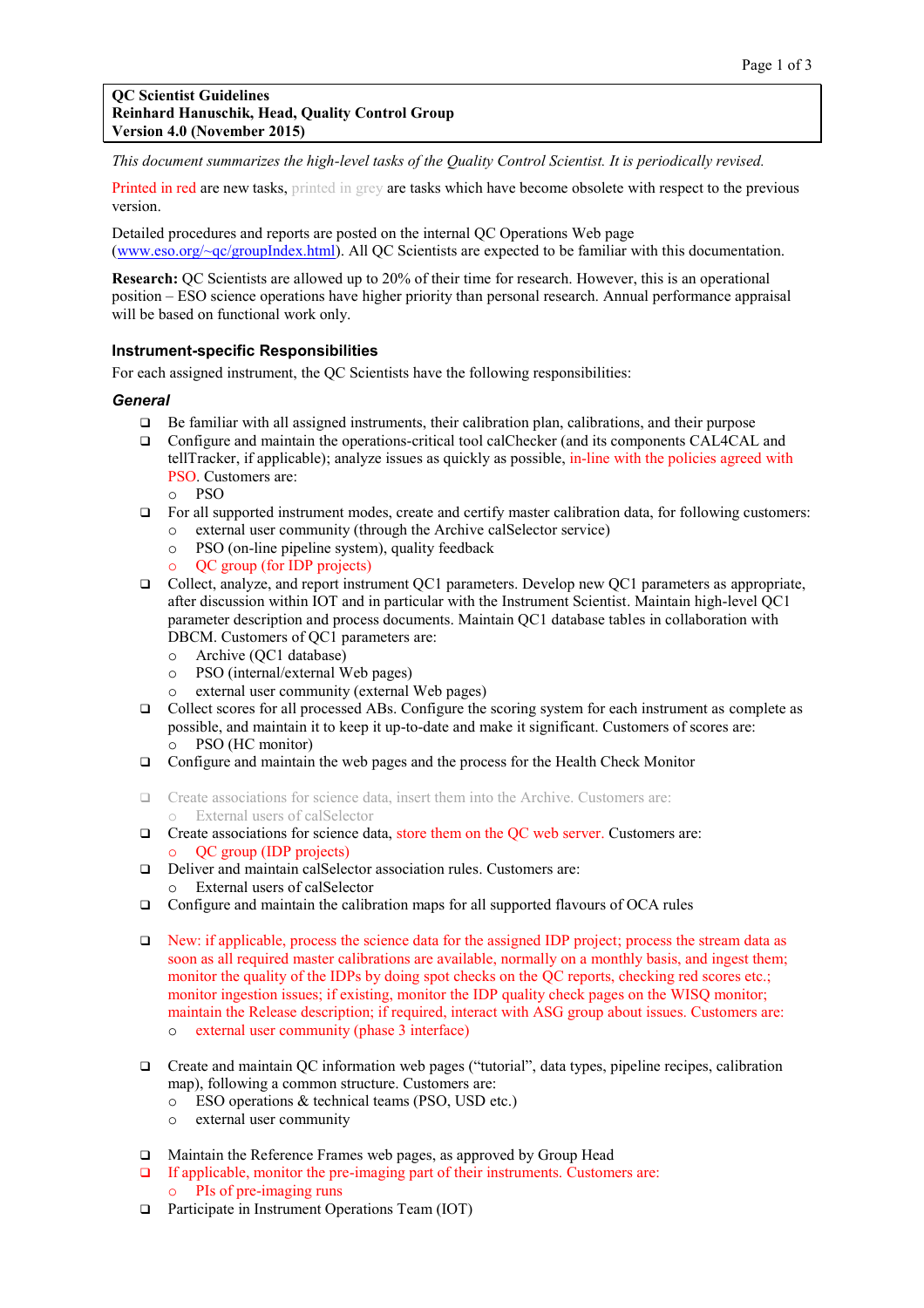- o Keep track of instrument operations status, upgrades and pipeline status
- o Provide expertise about data, feed back QC issues
- Visit regularly Paranal Observatory (as directed by Group Head)
	- o Interact with Instrument Scientist, Day and Nighttime Astronomers
	- Achieve and update overview of instrument operations
- Follow-up and interact with pipeline development, maintenance,  $\&$  commissioning efforts
- $\Box$  Interact with SDP group about improving pipelines towards science-grade data products
- $\Box$  Provide input for quarterly reports (see outline on QC Ops Web pages)
- Fulfill general group tasks and responsibilities as directed by Group Head

# **QC Shiftleader**

- $\Box$  Act as QC shiftleader as per weekly plan
- $\Box$  Check that the primary QC services are up and running, for all instruments.
- Analyze technical issues (database, data transfer, connectivity, muc performance);
	- o if possible, fix them (use the qc\_shift account)
	- o if not, inform the appropriate groups at DMO
- $\Box$  The responsibilities cover normal working days and hours only.

## *Tools, Process*

As appropriate for your instrument, and as directed by the QC Group Head:

- $\Box$  Understand how to process calibration data from all pipeline supported instrument modes
- □ Understand and operate DFOS infrastructure
	- o Support the DFOS common process
		- use only DFOS tools for the common workflows
		- do not modify DFOS tools
		- o Understand existing procedures/tools and documentation
		- o Set up the configuration files properly
	- o Develop new procedures/tools as directed by DFOS responsible and approved by Group Head
- □ Understand how to operate DFS infrastructure (esorex, CONDOR etc.)
- $\Box$  Understand how to operate DFS pipelines
	- o Understand applicable DRS at general level
	- o Understand recipes, products, algorithms
- Develop, operate and maintain tools for QC reports, certification and trending
	- o use dfos tool *qcDocu* to provide documentation about algorithms, report design etc.

## **General Documentation**

- $\Box$  Read and familiarize with the DFO handbook
- $\Box$  Read and maintain external documentation:<http://www.eso.org/qc/> o *…and all pages underneath this link related to your instruments*
- Read and contribute to QC Operations Web pages: http://www.eso.org/~qc/groupIndex.html
	- o *…and all pages underneath this link*

## **Support On-Site VLT Science Operations**

- Visit Paranal Observatory at least once per year for 4-8 days.
	- o *Frequency and length of visits is instrument status dependent and must be co-ordinated with Group Head*
- $\Box$  On-site responsibilities
	- o Participate in daytime on-site QC process (daytime calibrations)
	- o Discuss and interact with on-site staff about QC tools, collect feedback, provide explanations and tutorials
	- o Discuss instrument specific Calibration Plan, pipelines, and QC process with Paranal instrument responsible

## **Current Instrument Assignments**

Listed on [QC Operations Web pages](http://www.eso.org/~qc/admin/qc-staff.html)

## **Appendix: Policy for data usage in scientific projects/collaborations**

 The QC scientists are in a privileged position because of their direct and total access to all ESO science data. This privileged access can only be granted for operational tasks.